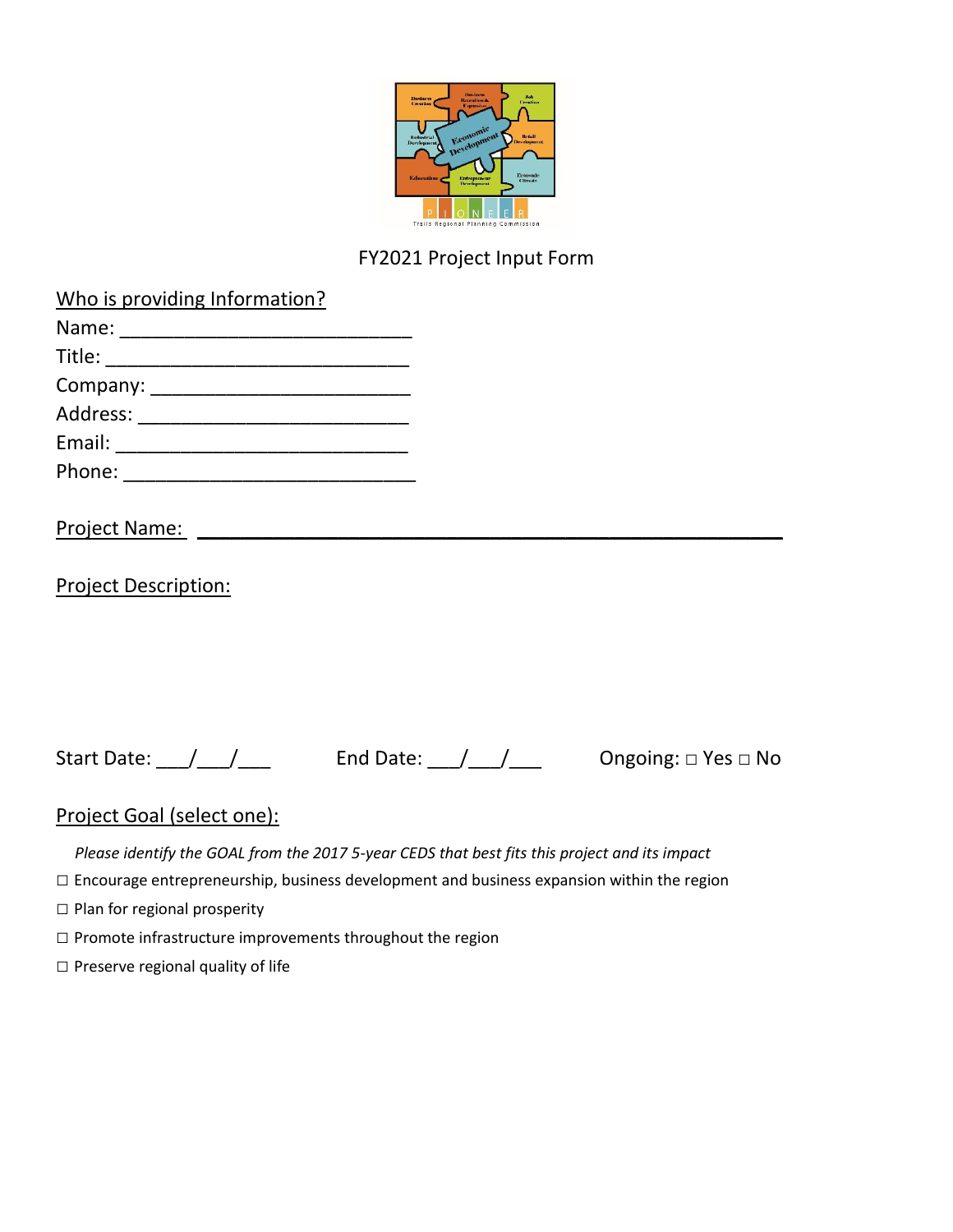## Project Objective (select one objective with one sub category):

#### $\Box$  Business Growth

 $\square$  Foster efficient business development, expansion, diversification, job growth, and entrepreneurial activity throughout the region

 $\Box$  Recognize agri-business as an economic asset to the region and a major sector of the region's economic base

#### □ Quality of Life

 $\square$  Improve and expand park and recreation facilities such as hiking and biking trails

 $\square$  Support, foster, and champion adult and youth leadership development

 $\square$  Increase waste diversion, reuse, recycling, and pollution control activities throughout the region

 $\square$  Recognize the opportunity to sustain and grow local emergency preparedness planning

#### □ Regional Prosperity

 $\square$  Support initiatives that remove barriers to employment, including, but not limited to: education, child care, housing and healthcare

 $\Box$  Improve the overall capacity of the region to make long-term capital investment decisions

 $\square$  Promote and preserve the region's rich cultural and historic resources and support local festivals and special events for the educational, economic, and community benefits of residents and visitors

 $\square$  Ensure the future availability of a skilled and flexible workforce prepared to meet the needs of both existing and emerging industries and technologies

#### □ Infrastructure

 $\square$  Expand the role of technology in the region's economy

 $\square$  Improve and expand major transportation infrastructure networks to provide a safe transportation system

 $\square$  Improve the public infrastructure of the region in order to support and sustain a viable economy and environment

| $\Box$ Private                                                                                                               |  | Funding Source/Type (select all that apply):<br>$\Box$ Public $\Box$ Other: |  |  |  |
|------------------------------------------------------------------------------------------------------------------------------|--|-----------------------------------------------------------------------------|--|--|--|
| Source of funding (select all that apply):<br>$\Box$ City<br>$\Box$ Other<br>$\Box$ Federal<br>$\Box$ County<br>$\Box$ State |  |                                                                             |  |  |  |
| <b>Funding Amount:</b><br>\$<br><u> 1999 - Johann Barnett, f</u> erre                                                        |  |                                                                             |  |  |  |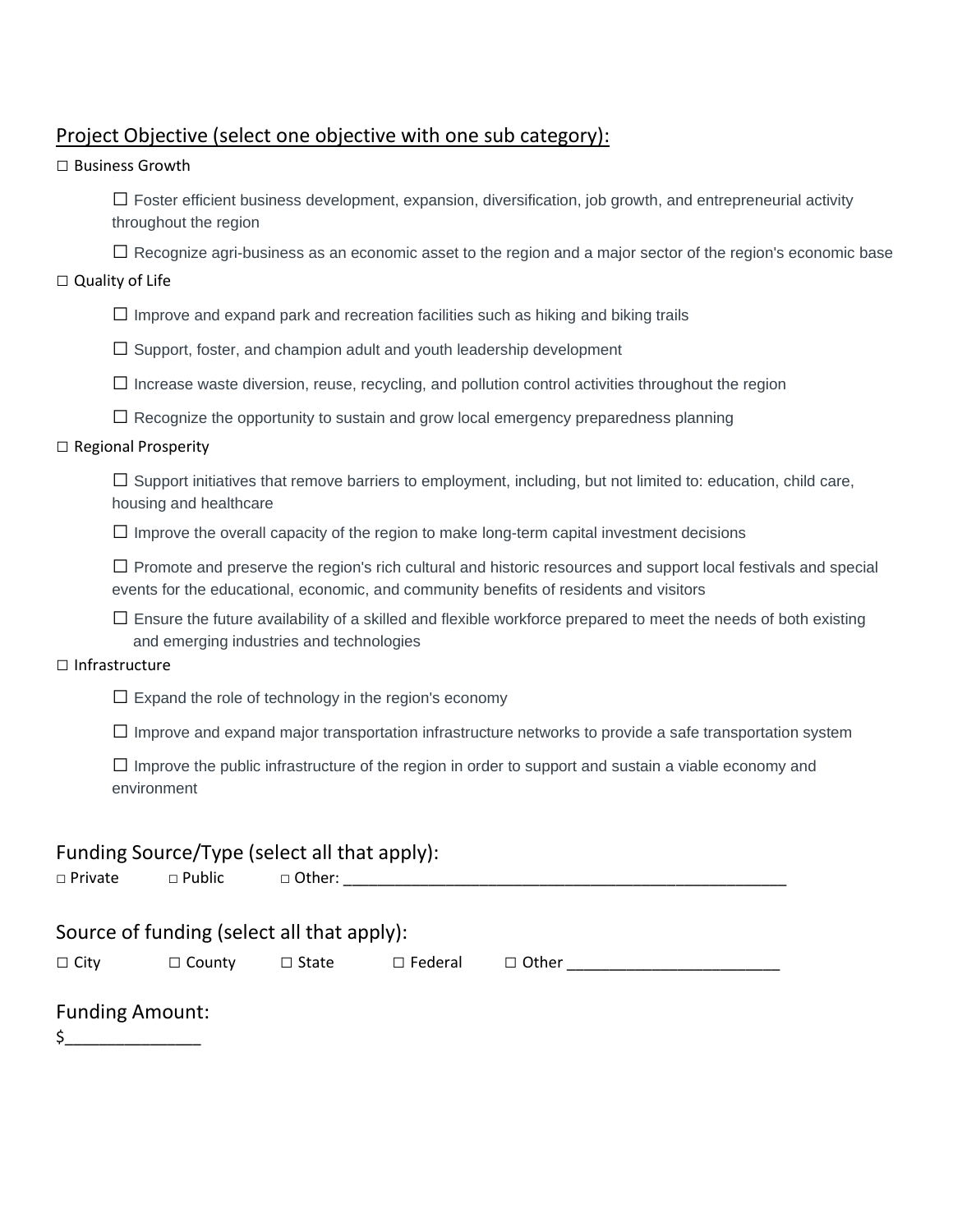Measurables (quantitative measures) \*Example: jobs retained/created, items purchased, estimated equitable benefits\*:

Partner Agencies:

Were new jobs Created? If so, how many FT, and how many PT?

\_\_\_\_\_\_\_\_\_\_\_\_\_\_\_\_\_\_\_\_\_\_\_\_\_ \_\_\_\_\_\_\_\_\_\_\_\_\_\_\_\_\_\_\_\_\_\_\_\_\_ \_\_\_\_\_\_\_\_\_\_\_\_\_\_\_\_\_\_\_\_\_\_\_\_\_ \_\_\_\_\_\_\_\_\_\_\_\_\_\_\_\_\_\_\_\_\_\_\_\_\_

\_\_\_\_\_\_\_\_\_\_\_\_\_\_\_\_\_\_\_\_\_\_\_\_\_ \_\_\_\_\_\_\_\_\_\_\_\_\_\_\_\_\_\_\_\_\_\_\_\_\_

How many jobs retained?

\_\_\_\_\_\_\_\_\_\_\_\_\_\_\_\_\_\_\_\_\_\_\_\_\_ \_\_\_\_\_\_\_\_\_\_\_\_\_\_\_\_\_\_\_\_\_\_\_\_\_

Planned Accomplishments:

Barriers Encountered: